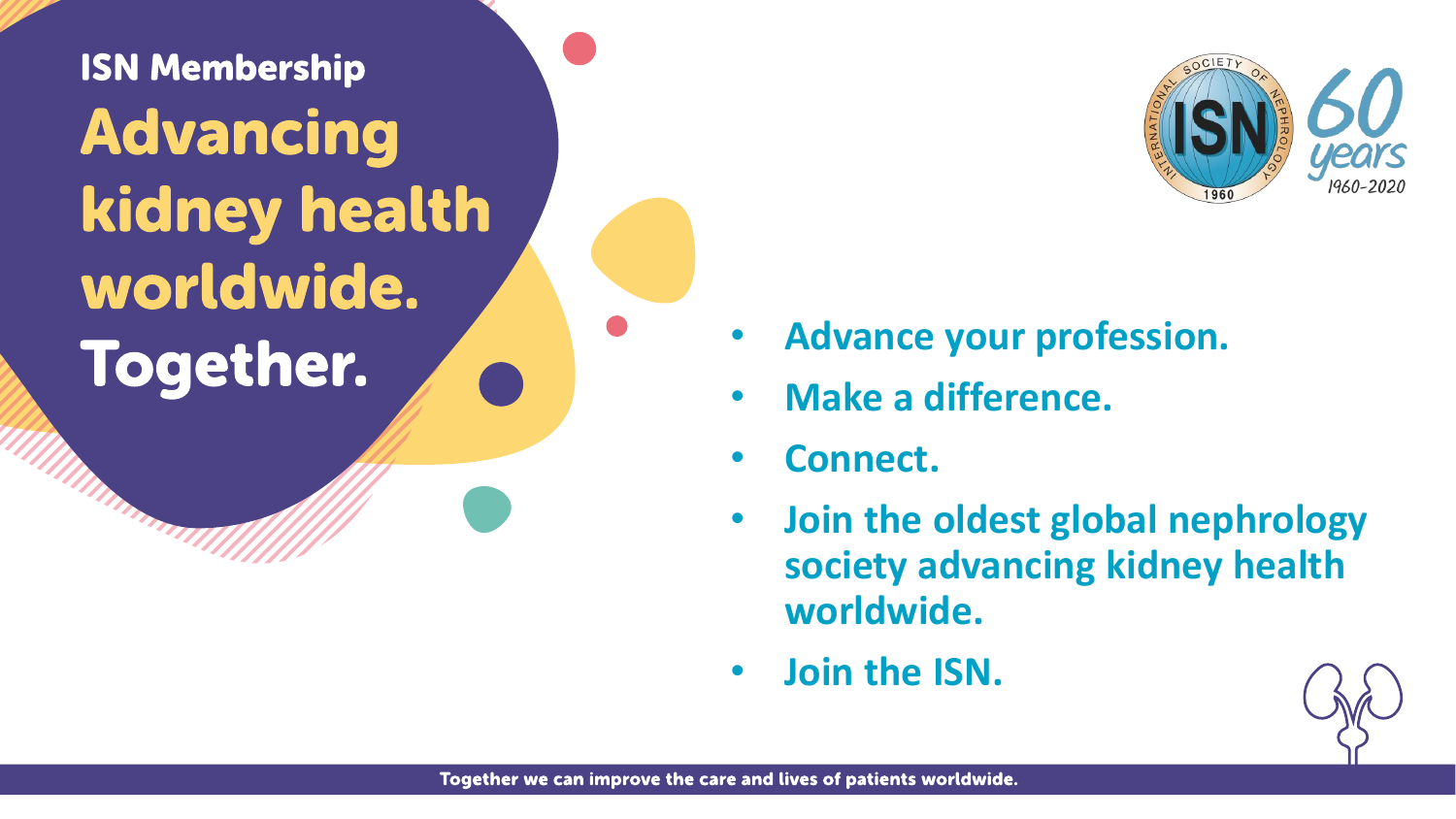

## **Join the ISN.**

#### **The ISN believes in equitable access to membership.**

• The ISN offers diverse membership categories and pricing.

#### **Did you know?**

- Resident doctors in training get their 1st year of membership for **FREE.**
- Individuals from low-income countries join for **FREE.**
- Individuals from lower-middle-income countries may join as a group of 5 for only \$250
- Allied Health Professionals join for just \$45

### **Start your journey at:** theisn.org/membership

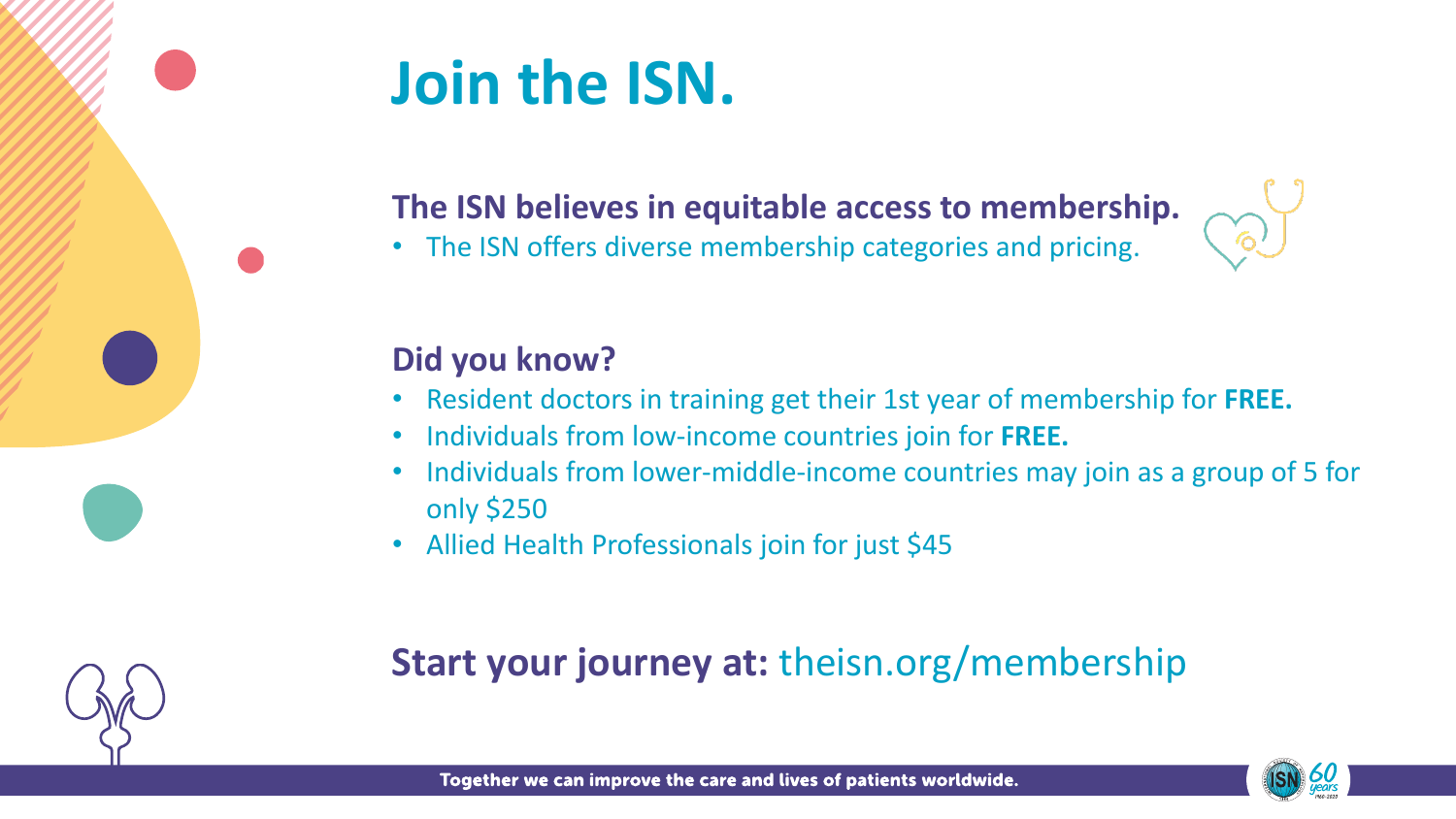

# **Advance your profession.**

**Access Education and Training.**

- **LEARN:** Access Online Education with the ISN Academy.
- **GROW:** Apply for Fellowships, Research & Travel Grants, and more.
- **ADVANCE:** Apply for the ISN's Emerging Leaders Program.
- **STAY UP-TO-DATE**: Access ISN Journals (*Kidney International*, *KI Suppleme*nts, *KI Reports*).

### **Network and connect with kidney health professionals from all over the world.**



- **ATTEND** ISN Events with member discounts.
- **JOIN** international groups on research and clinical trials.
- **ACCESS** online membership directory of 8,000+ professionals.
- **AVAIL** mentorship opportunities.



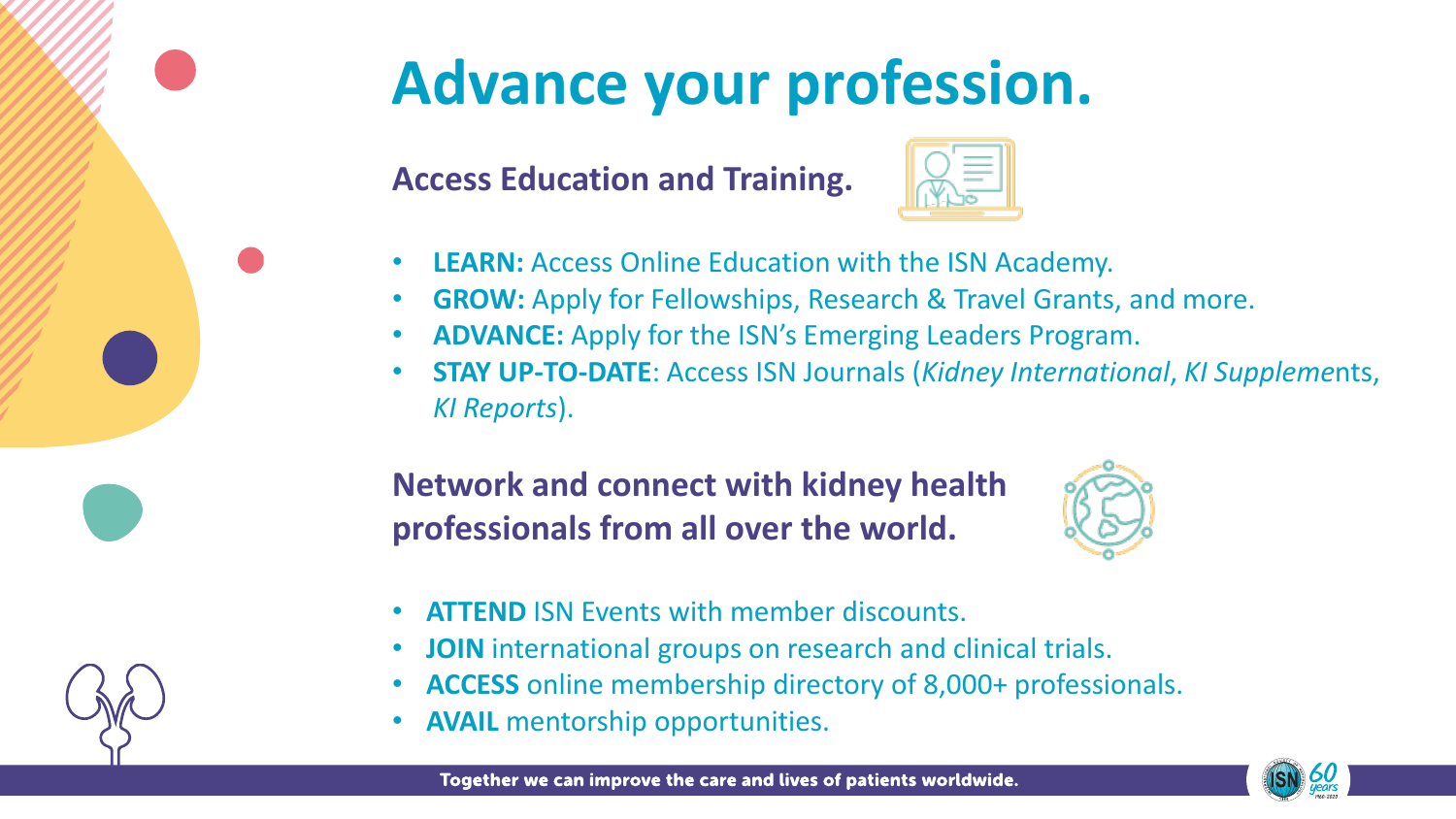

# **Make a difference.**

**Join our voice advocating for improved kidney care policies worldwide.**



• As a non-state actor, the ISN is the only kidney association in formal collaboration with the World Health Organization.

#### **Join our efforts to advance kidney health globally.**



- Join research groups on clinical trials, CKD cohort studies, CKDu.
- Present abstracts and share knowledge at ISN events.
- Connect with kidney healthcare professionals and centers worldwide for mentorship and teaching.



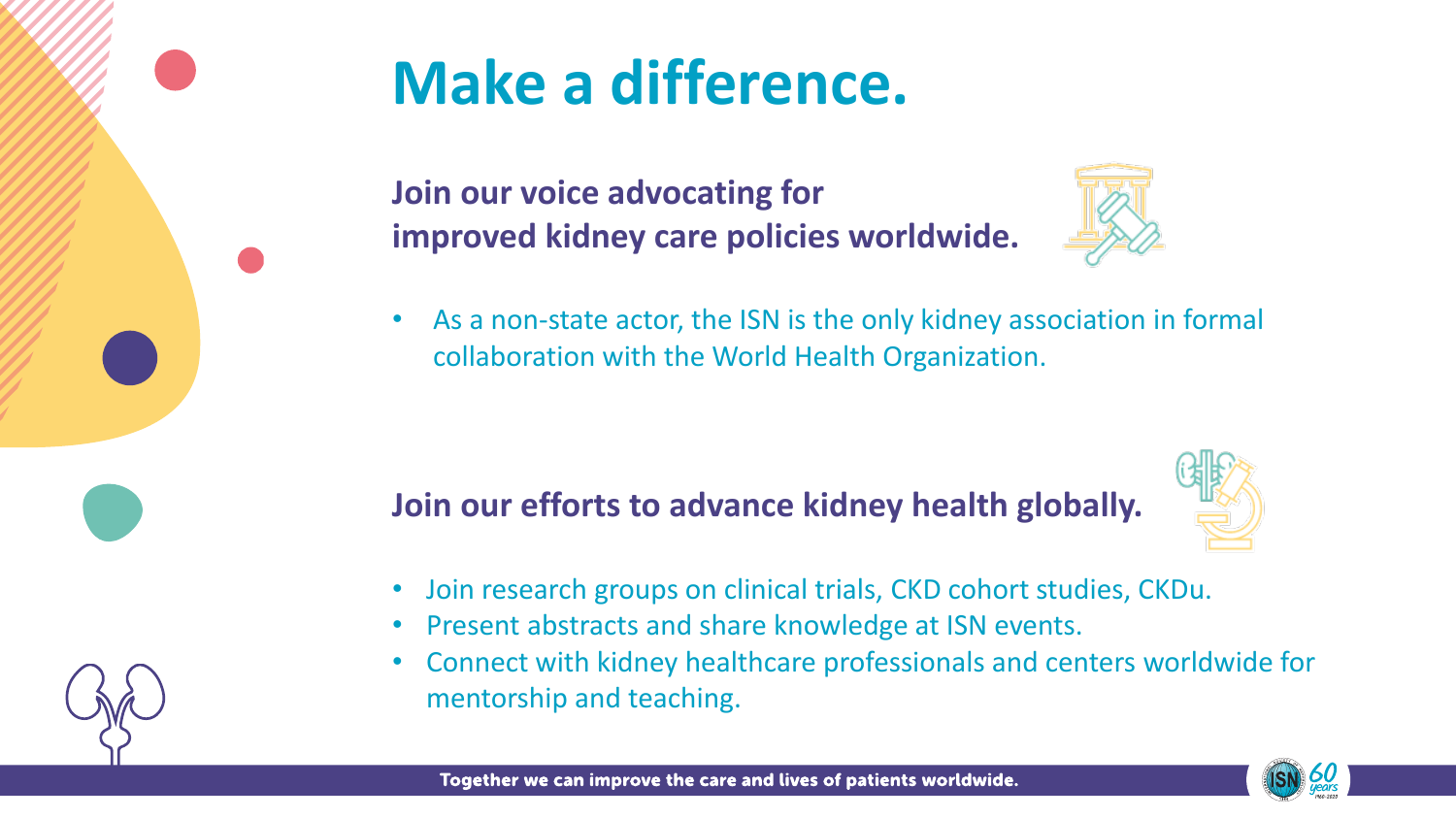



#### **Engage with colleagues & make new ones: Be part of the global ISN Community.**



- Virtual and in-person ISN Events.
- Online communities and forums.
- Social media groups, discussions and social events.
- Young Nephrologists group.





- Participate locally during **World Kidney Day.**
- Share experiences, resources and guidance.
- Have a say and vote; become a leader.

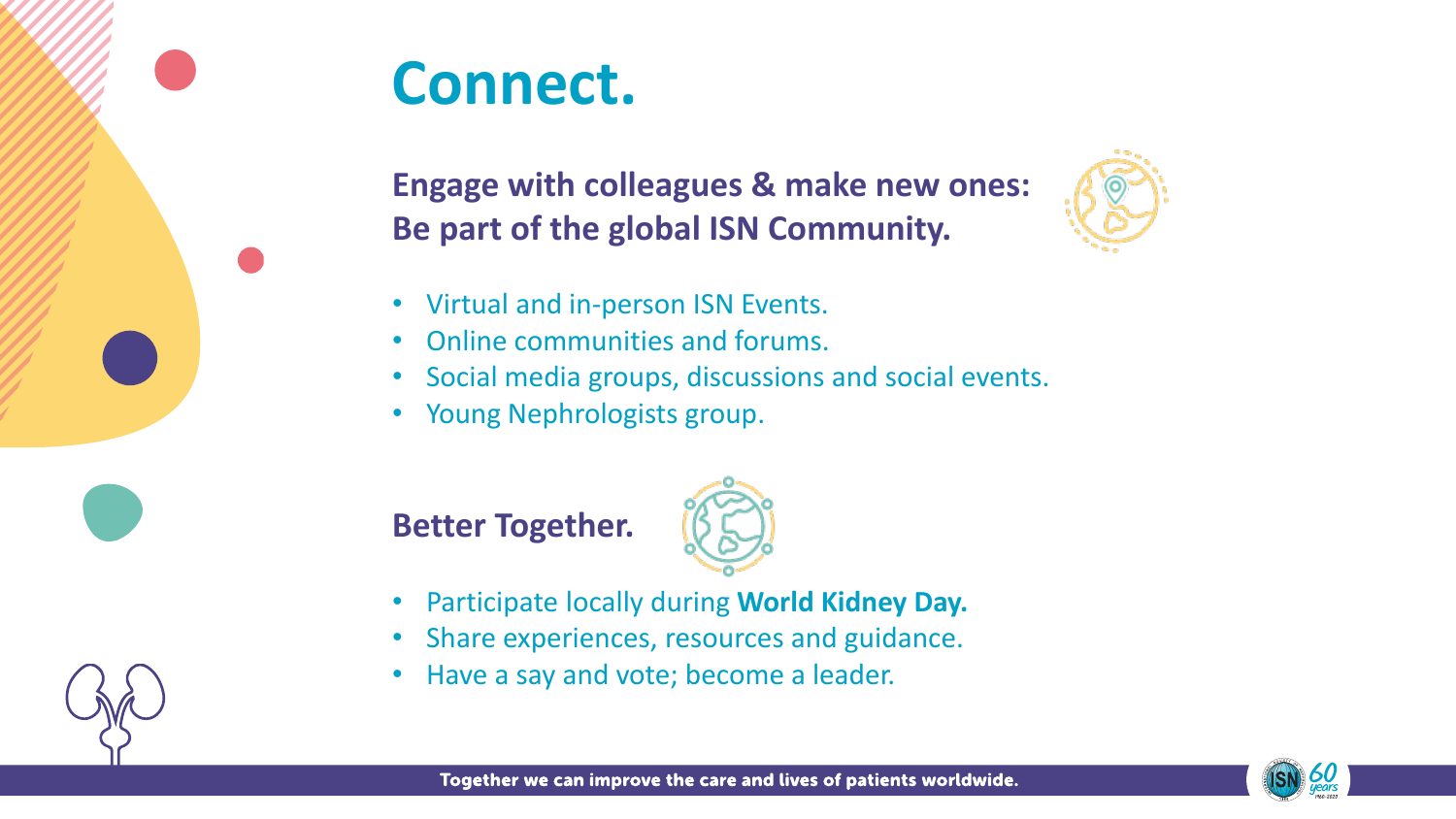### **One world. One ISN. 60 years and counting.**





#### **60 years of advancing kidney care worldwide**





Together we can improve the care and lives of patients worldwide.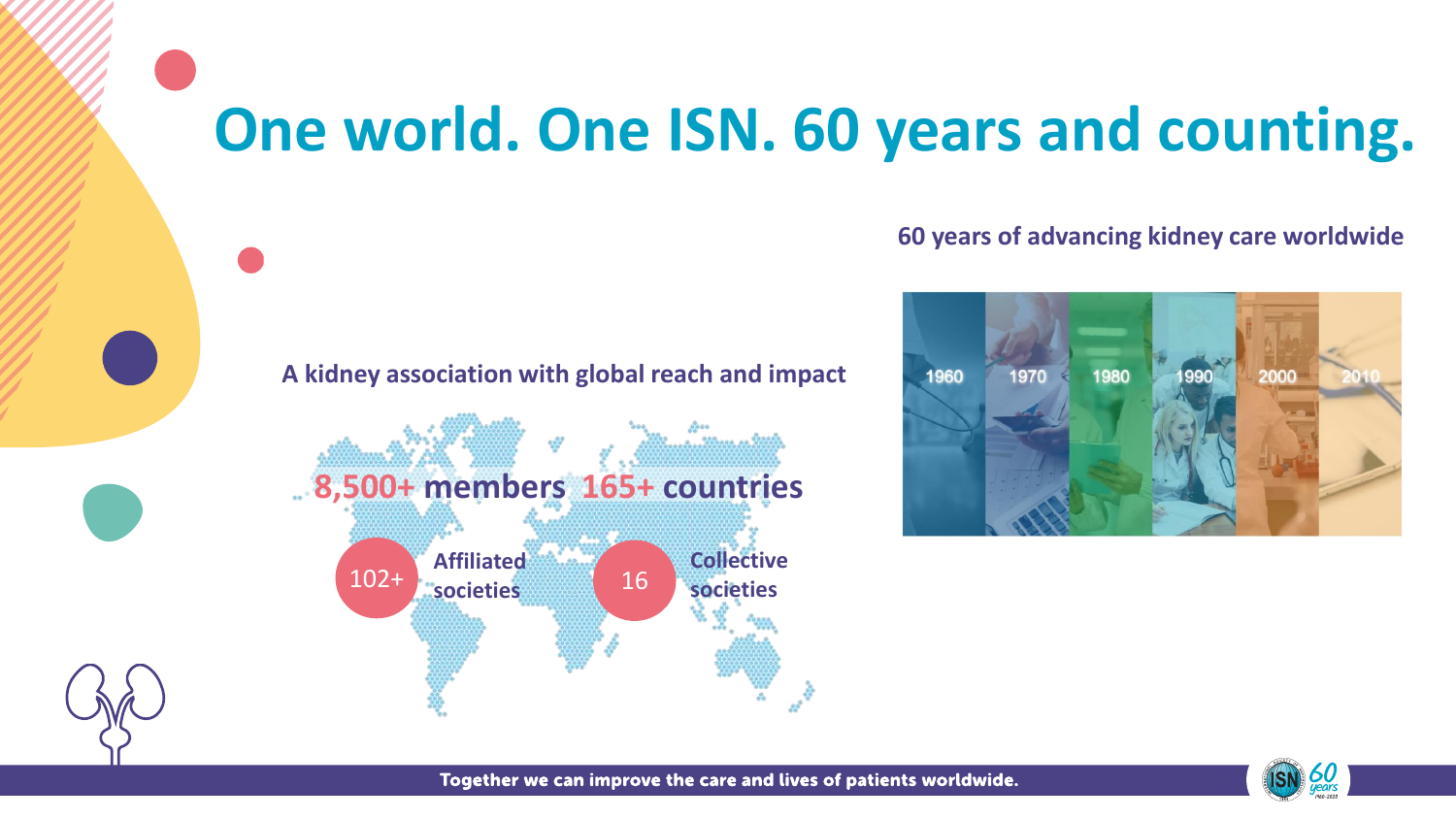# **Uniting and empowering nephrology societies.**

#### **ISN Collective Member Societies.**



- Join kidney societies who sign up their members for full ISN Membership. collectively at special annual rates.
- Receive priority consideration for the organization of joint ISN Events.
- Get ISN endorsement for congresses, courses and events.

#### **ISN Affiliated Societies.**



- Opportunity to represent your region/country on the ISN's Regional Boards.
- Apply for ISN endorsement of congresses, courses and events.

### **Join our community of kidney care professionals: membership@theisn.org**